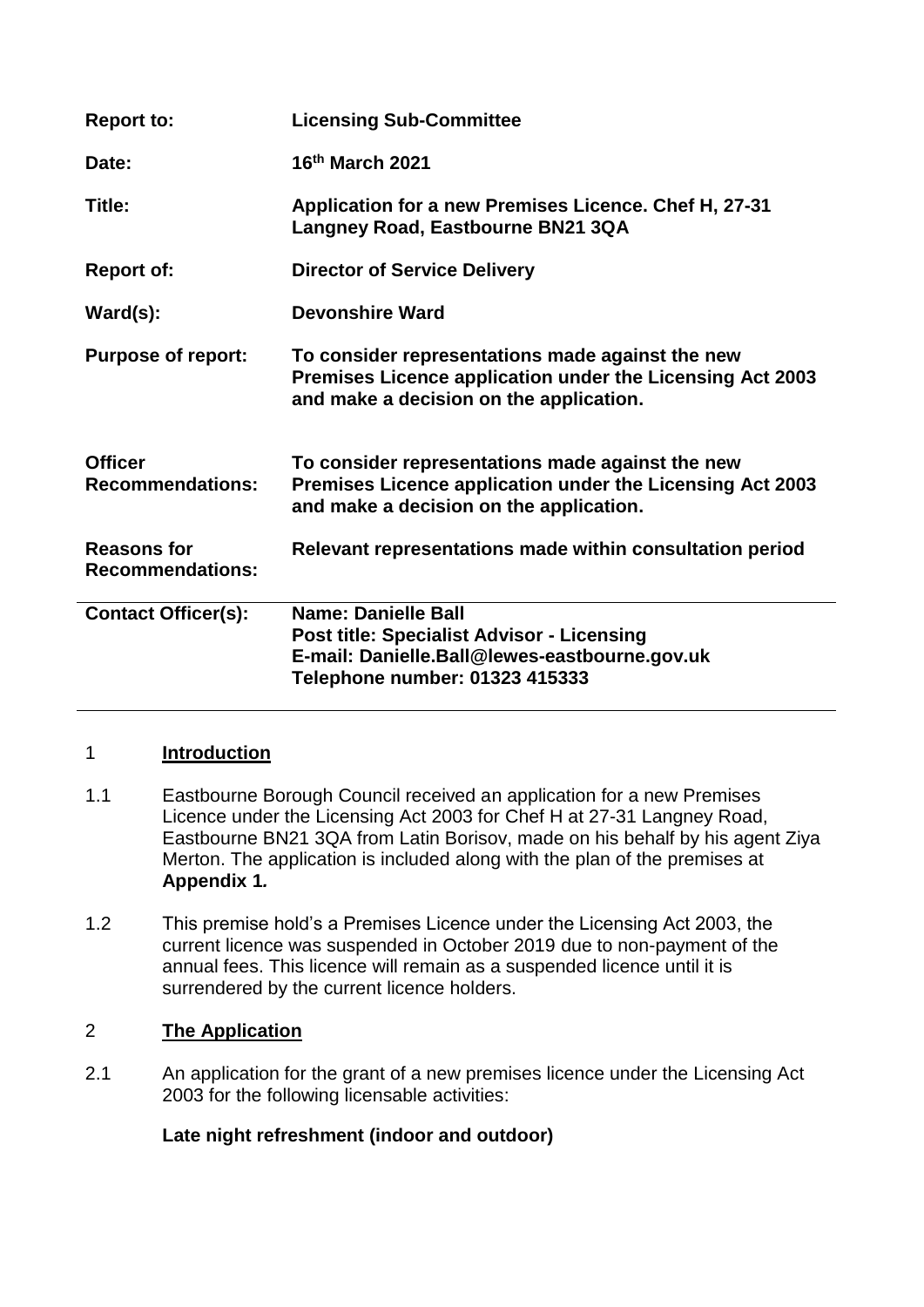Monday –Saturday 23:00-04:00

# **Supply of alcohol (off the premises)**

Monday- Sunday 11:00- 23:00

# **Opening Hours**

Monday- Saturday 11:00-04:00

Sunday 11:00- 23:00

# 3 **Licensing Objectives**

3.1 When applying for a new premises licence under the Licensing Act 2003, the applicant is required to describe any steps they intend to take to promote the four Licensing Objectives as defined by the Licensing Act 2003. The Operating Schedule detailing these steps can be seen in the application form. This is included at **Appendix 1**.

#### 4 **Consultation Process**

- 4.1 The Licensing Act 2003 requires applicants to advertise both on the premises and in a local newspaper in order to inform the public of the application. The application details are also advertised on the council's website. Several "Responsible Authorities" have also been consulted as part of the process. There was a consultation period of 28 days, from 21<sup>st</sup> January 2021 to the 18<sup>th</sup> February 2021, for representations to be made, the applicant conformed with all the requirements as laid out within the The Licensing Act 2003 (Premises Licences and Club Premises Certificates) Regulations 2005.
- 4.2 During the consultation process Sussex Police have submitted a representation based around the Premises being located within the Cumulative Impact Zone and their concerns that the Premises would not effectively promote the Licensing objectives. A copy of this representation is included at **Appendix 2**.
- 4.3 Eastbourne Borough Councils Licensing team have submitted a representation based around the Cumulative Impact Zone. A copy of this email is included at **Appendix 3**.
- 4.4 There have also been four representations submitted by interested parties. These are included at **Appendix 4 to 7.**

# 5 **The Decision Making Process - The Licensing Objectives**

5.1 In their decision making, the Licensing Sub-Committee must act to promote the four Licensing Objectives. All carry equal weight as part of the process. The Licensing Objectives are: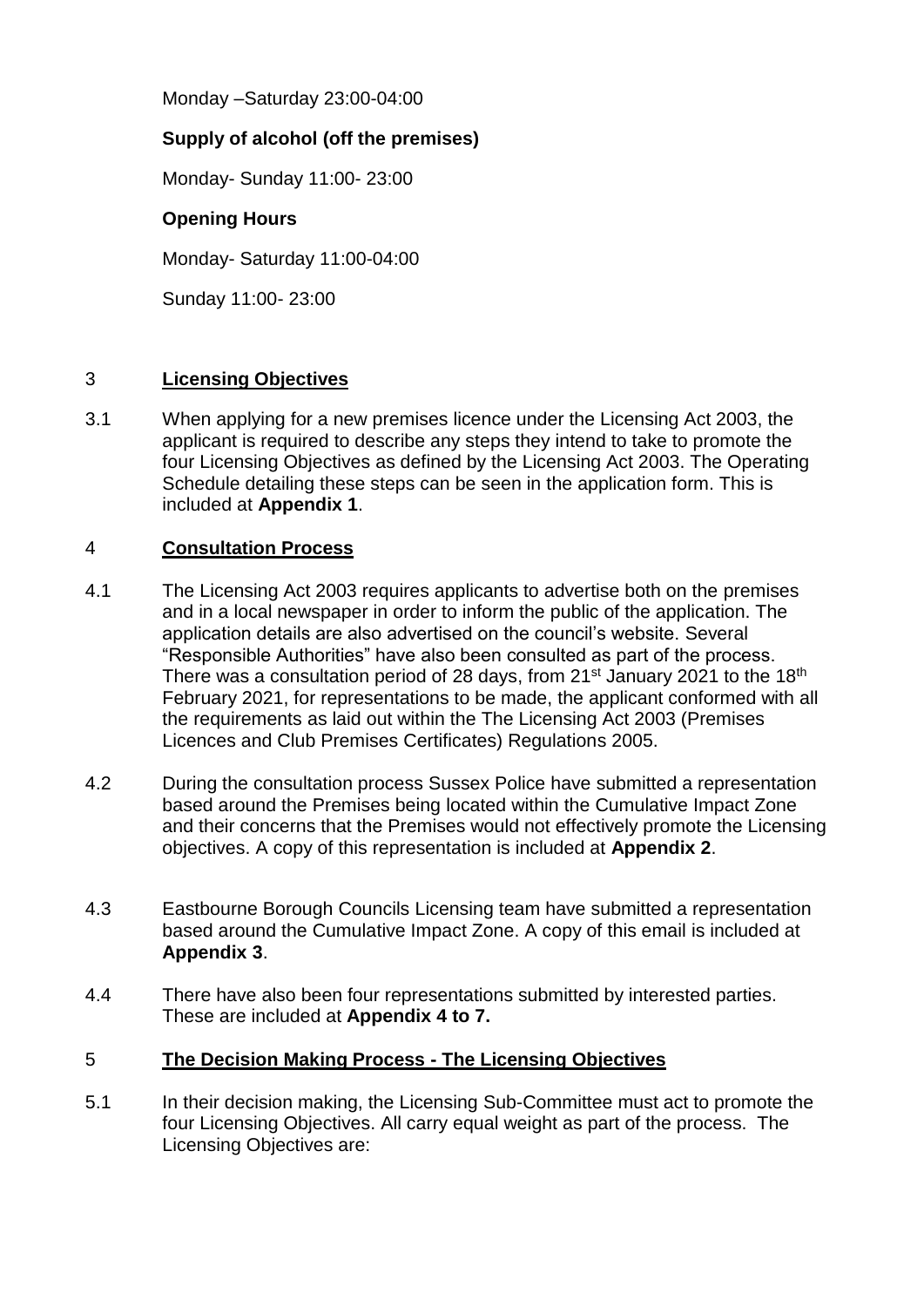- The prevention of crime and disorder
- Public safety
- The prevention of public nuisance
- The protection of children from harm

A representation is a 'relevant representation' if it is about the likely effect of the grant of the licence on the promotion of the licensing objectives. The objector must establish that such a consequence is a *likely* effect of a grant (i.e. more probable than not).

### 6 **Eastbourne Borough Council's Statement of Licensing Policy & Section 182 Guidance**

- 6.1 Copies of the Council's Statement of Licensing Policy have previously been circulated to Members. A copy is also retained in the Members' Room.
- 6.2 Whilst each application will be considered on its merits, the Licensing Sub-Committee will act to promote the four licensing objectives and have due regard to:
	- Eastbourne Borough Council's Statement of Licensing Policy 2019 2024.
	- Section 182 Guidance issued by the Home Office.
- 6.3 Eastbourne Borough Council's Statement of Licensing Policy outlines the matters that the Authority will consider when determining matters under the Licensing Act 2003. An overview appears below.

#### 6.4 The Prevention Of Crime and Disorder

The Council's Statement of Licensing Policy states that the Operating Schedule should include steps to ensure the deterrence and prevention of crime and disorder on and in the vicinity of premises. The restriction of types of licensable activity, hours and imposition of conditions may be considered and applied as appropriate.

#### 6.5 Public Safety

The Statement of Licensing Policy states that the Operating Schedule should include steps to ensure the physical safety of patrons. This might include the imposition of conditions regarding capacity and mechanisms to promote responsible drinking. The restriction of types of licensable activity, hours and imposition of conditions may be considered and applied as appropriate.

#### 6.6 Protection of children from harm

The Statement of Licensing Policy requires that operating plans must specify the measures and management controls in place to protect children from harm. Conditions can be placed to restrict access to children to the premises during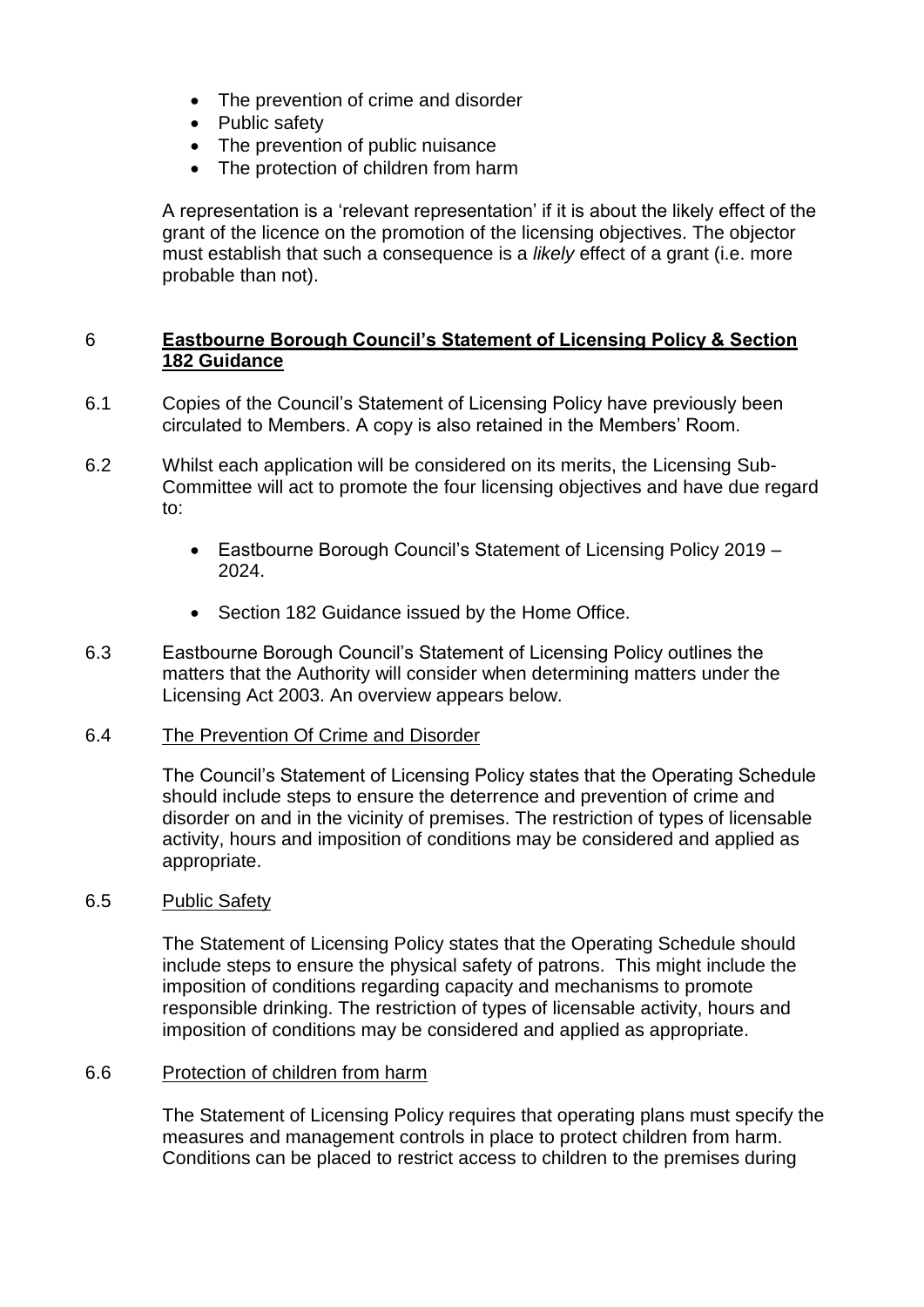certain times or when certain licensable activities are taking place. The restriction of types of licensable activity, hours and imposition of conditions may be considered and applied as appropriate.

#### 6.7 Prevention of Public Nuisance

The Statement of Licensing Policy states that within the Operating Schedule, applicants will be required to demonstrate how they intend to prevent nuisance arising, disturbance occurring and mechanisms to protect amenities. The restriction of types of licensable activity, hours and imposition of conditions may be considered and applied as appropriate.

#### 7 **Cumulative Impact**

- 7.1 The premises in question are located within the Cumulative Impact Zone. It is recognised that the impact of the number, type and density of licensed premises in a given area may lead to problems of noise, nuisance, crime and disorder outside of, or a distance from licensed premises.
- 7.2 Cumulative Impact is defined as the "potential impact upon the Licensing Objectives of a significant number of licensed premises concentrated in an area," and is a proper matter for consideration by the Licensing Authority.
- 7.3 The Licensing Authority may receive representations from a Responsible Authority or 'Interested Party' (any person) that the cumulative affect of licences is leading to an area becoming saturated. This creates exceptional problems of disorder and nuisance, over and above the impact from individual premises which undermines the promotion of one or more of the licensing objectives.
- 7.4 Where valid representations are received, the Cumulative Impact Policy creates a rebuttable presumption that the application will be refused.

It is for the applicant to address the Cumulative Impact Policy and produce evidence to demonstrate that the matter:

- (a) Will not add to the cumulative impact caused by licensed premises and challenges already experienced in the area;
- (b) Will not undermine the promotion of the Licensing Objectives.
- 7.5 The Cumulative Impact Policy clearly states that new licence applications and variations to existing licences, in the Zone should be refused, unless Members are satisfied that the applicant has provided evidence to show that premises will not exacerbate existing issues in the locality, or undermine the promotion of the Licensing Objectives.
- 7.6 It is stressed that the presumption to refuse an application does not relieve the Responsible Authority or anyone else making a representation of the need to provide supporting evidence in conjunction with a relevant representation. This must be submitted before the Licensing Authority may lawfully consider the effect of the Cumulative Impact Policy.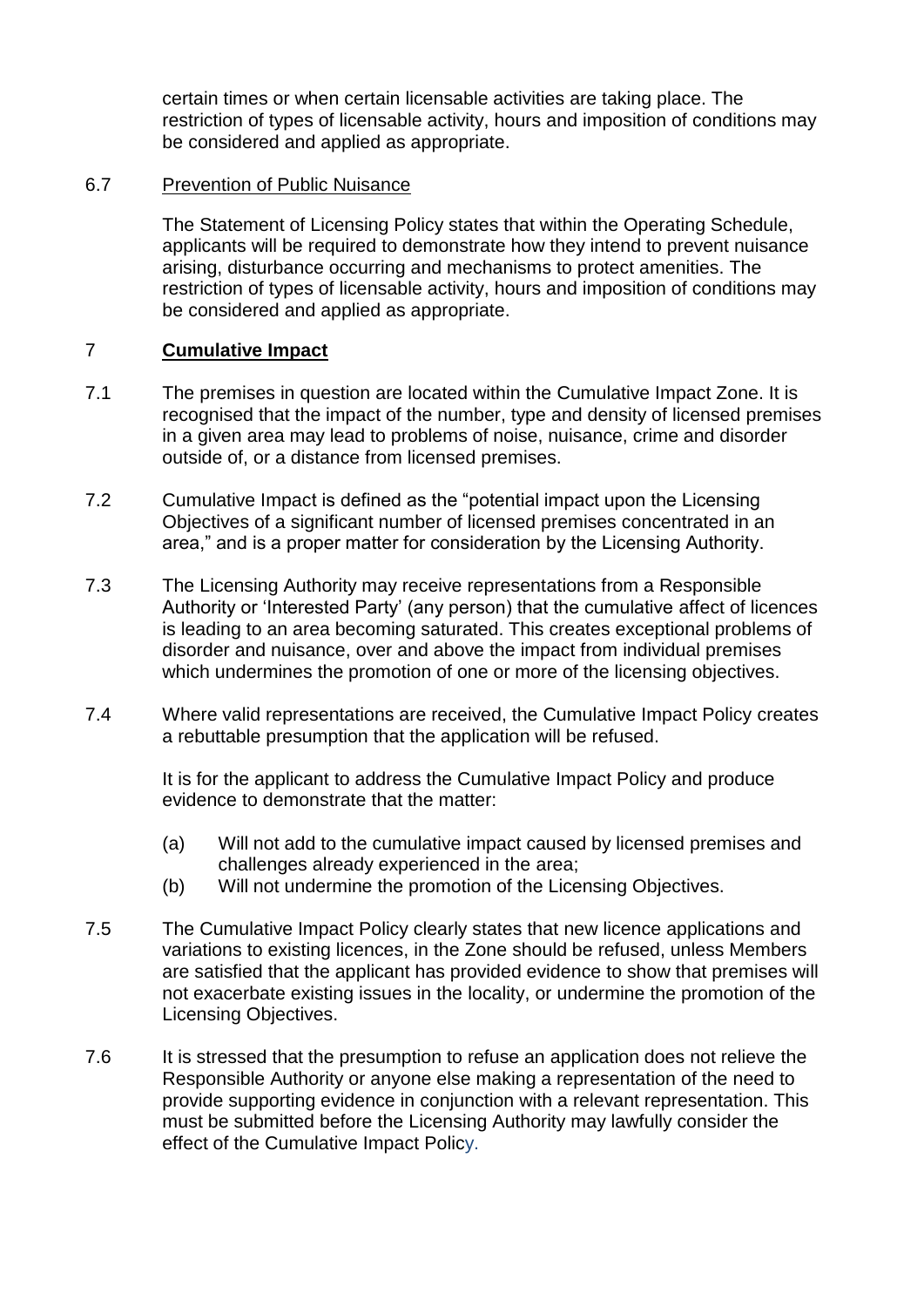7.7 The Cumulative Impact Policy can be found within the Council's Statement of Licensing Policy 2019 – 2024.

### 8 **Representations**

8.1 A copy of all the representations are included at **Appendix 2 to 7**, however a summary appears below:

#### **'Interested Parties'**

Four representations have been received, generally based around crime and disorder and the public nuisance licensing objectives. It has been agreed that some of their personal details need not be supplied to the applicant as the Council accepts their justified concerns.

#### **Representations from Responsible Authorities**

The following summarises whether representations have been received from responsible authorities:

- **Sussex Police –**Representation around the premises being based within the CIZ.
- **Eastbourne Borough Council (Specialist Advisor) Environmental Health –** No representation
- **Eastbourne Borough Council (Specialist Advisor) Health and Safety –** No representation.
- **Eastbourne Borough Council (Specialist Advisor) Planning –** No representation.
- **Eastbourne Borough Council (Specialist Advisor) Licensing –** Representation around the premises being based within the CIZ
- **East Sussex Fire and Rescue Service –** No representation
- **Area Child Protection Team–** No representations
- **Trading Standards (East Sussex County Council) –** No representation.
- **Primary Care Trust-** No representation
- 8.2 On the basis of the representations, it is considered unlikely that this application will be successfully mediated before the Sub-Committee hearing.

#### 9 **Options open to the Sub-Committee**

- 9.1 The Licensing Sub-Committee shall take the steps it considers appropriate for the promotion of the Licensing Objections and may;
	- Grant the Licence in the same terms as it was applied for.
	- Grant the Licence, but modify the conditions as appropriate for the promotion of the licencing objectives
	- Grant the Licence, but modify the hours of licensable activity as appropriate for the promotion of the licensing objectives
	- Reject the application.
- 9.2 The Sub-Committee are asked to note the procedures relating to this hearing which are contained in The Licensing Act 2003 ( Hearing ) Regulations 2005 as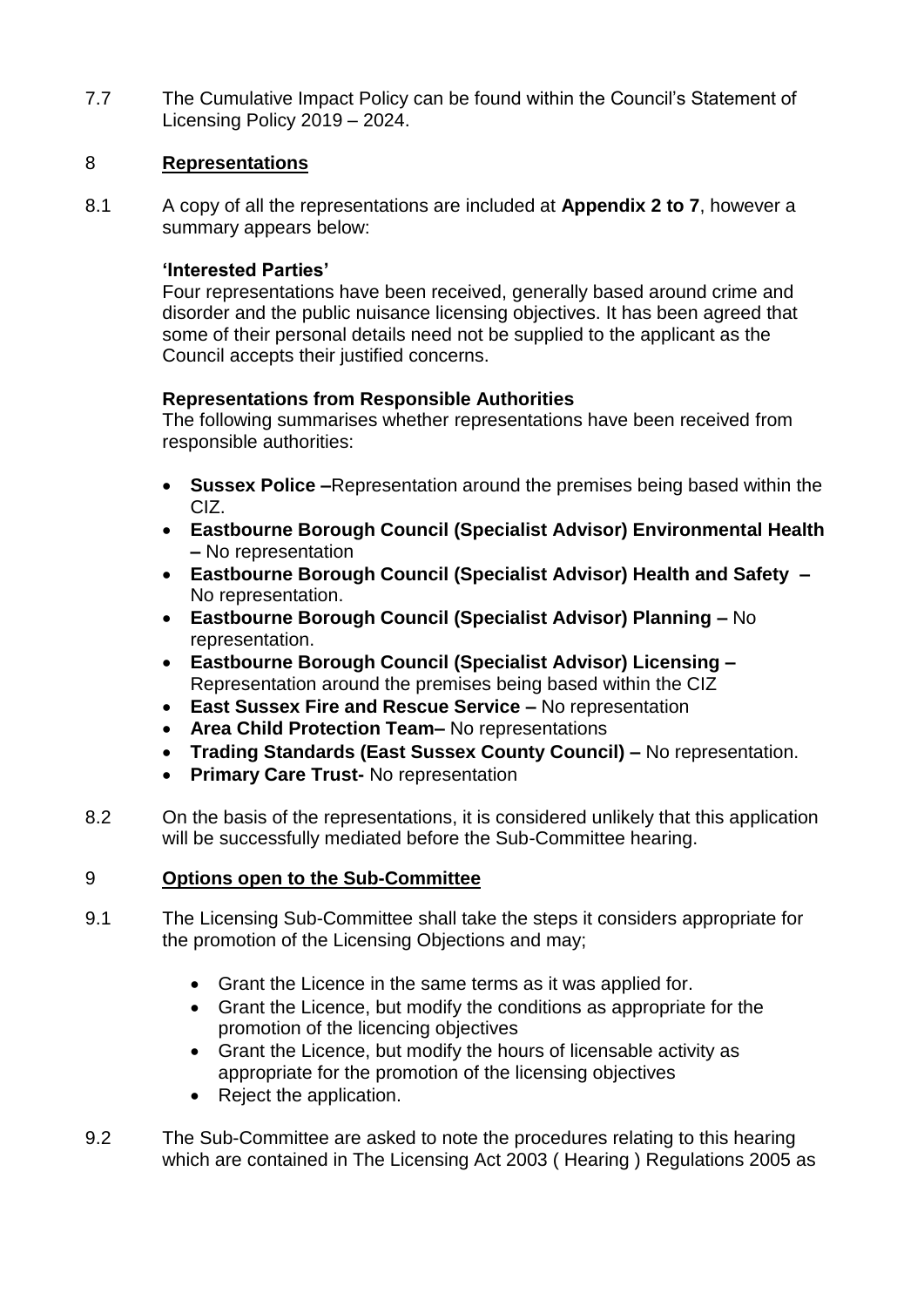amended.

- 9.3 The Sub-Committee may also consider any other matters that may negatively impact upon the Licensing Objectives and exercise their powers to impose conditions, or take the appropriate action as they see fit, in order to promote the Licensing Objectives
- 9.4 In determining what, if any, conditions should be attached to a licence, these should only be imposed where it is considered appropriate and proportionate on a case by case basis. The applicant, any person or any Responsible Authorities may also suggest conditions to address concerns as a means to promote the Licensing Objectives. The Sub-Committee may not impose any condition unless its discretion has been exercised following receipt of a relevant representation and is satisfied that it is appropriate to promote one or more of the licensing objectives.

# 10 **Legal Considerations**

- 10.1 Under section 18 Licensing Act 2003 (as amended), following receipt of an application for a premises licence if relevant representations are received, and unless all parties agreed that a hearing is unnecessary, then the Licensing Authority must hold a hearing. At the hearing the Sub Committee shall having regard to the representations take such steps as it considers appropriate for the promotion of the licensing objectives. The relevant options are outlined in para 9.1 of this Report.
- 10.2 The Licensing Sub Committee should be mindful of requirements and responsibilities placed on them by other legislation, in addition to those contained within the 2003 Act. These include, but are not limited to, having due regard to the Equality Act 2010 and the Human Rights Act 1998.
- 10.3 The Legal Section considered this Report on 2 March 2021 (Iken-9899-EBC-MW)

# 11 **Right of Appeal**

11.1 Under section 81 and Schedule 5 of the 2003 Act there is a right of appeal to the Magistrates' Court in respect of applications for new licences. This right of appeal is open both to the applicant and to any person who has made relevant representations. The appeal application must be made within 21 days of the written notification of the Sub Committee's decision.

# **12 Financial Appraisal**

- 12.1 The cost of delivering the licensing function is fully covered by the Licensing fees.
- 12.2 A decision made by the Sub Committee may be appealed by any party to the proceedings to a Magistrates' Court. Costs associated with this matter and incurred by any party, may in certain circumstances be awarded against the Council.